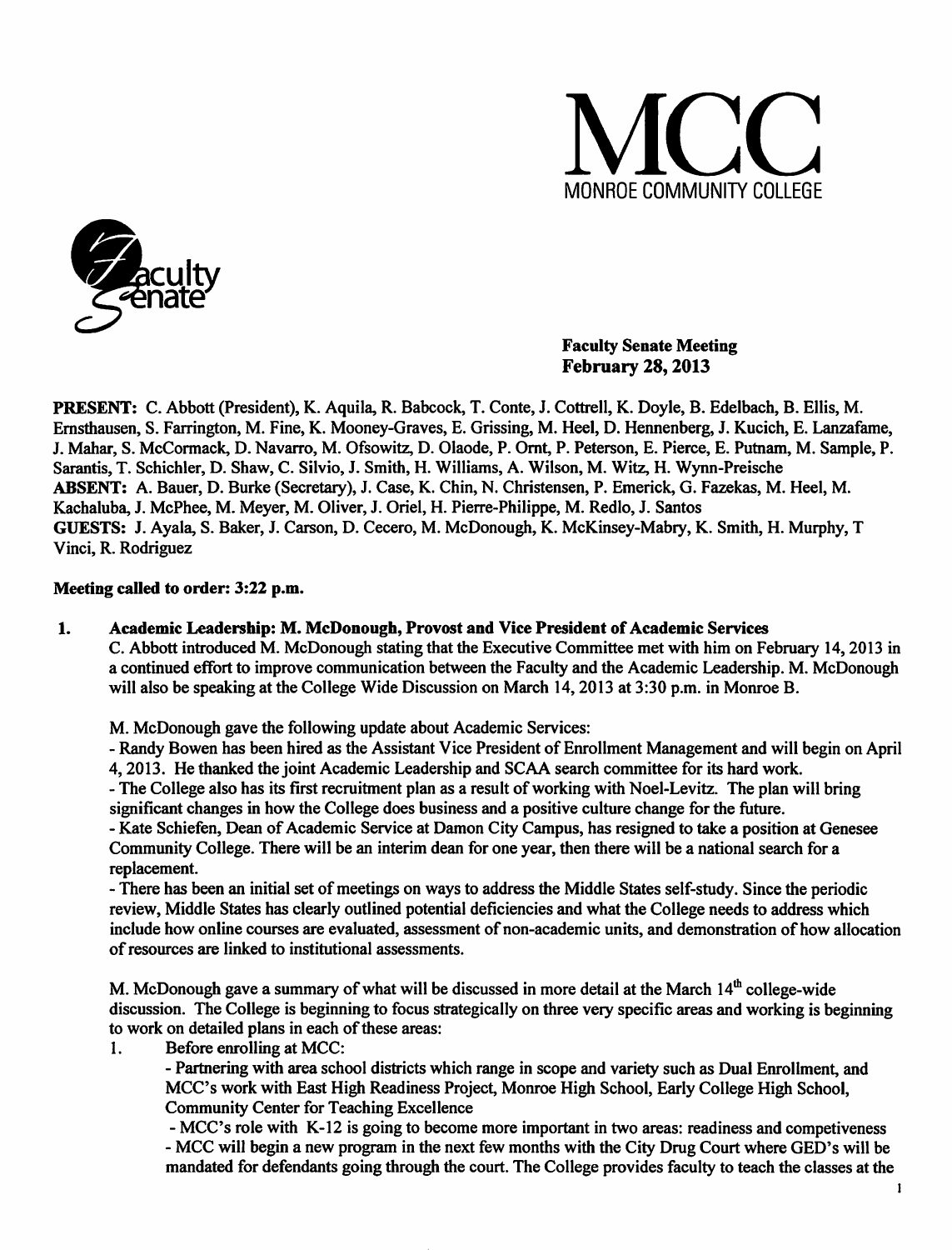Hall of Justice. There are expected to be 700 participants in the program. There will also be conversations with Veterans Court about offering transitional studies courses.

- 2. While at MCC: Seamless transfer, student mobility, General Education
- 3. After MCC: One example is a proposed STEM Pipeline with Nazareth which works pathways beyond the  $2 + 2$  program

### *2. Announcements:*

a. C. Abbott asked the Senators to read the email she forwarded regarding increasing state funding for community colleges. She encouraged everyone to sign the model letter attached and forward it as soon as possible to his/her state representatives since the budget vote will be on March 15,2013. She asked that the Senators forward it to their constituents.

b. C. Abbott reported that she attended a meeting on February 15,2013 with D. Moore, several members ofthe public safety, President Kress and Vice President Heze Simmons, to discuss the plan for arming MCC's Peace Officers full time. Stan Knutowicz will attend the March Faculty Senate meeting to present the proposal.

### *3. Student Announcements*

No Student Announcements.

*4. The minutes from the January 31,2013 Faculty Senate meeting were approved.*

## *5. Standing Committee Reports*

## *Academic Policies* (E. *Grissing)*

E. Grissing distributed a questionnaire regarding the Student Opinion ofCourse and Faculty (SOCF). He reminded the Senators that there was a vote in the fall to postpone the SOCF so that the APC could re-examine the administration and use ofthe survey. The questionnaire will assist the APC Committee in collecting data on how each department uses the SOFC. It will be sent via email to the chairs network and the department chair or a designee should complete and return the survey to E. Grissing. In an effort to maximize feedback, the APC is asking that Senators follow up with department chairs to ensure the questionnaire is completed.

# *Curriculum Proposals (H. Wvnn-Preische)*

H. Wynn-Preische reported the following: - The curriculum committee has given final approval to the following: 3 Course Revisions: CR50F REA 101 Critical Reading CR41F ENG 101 English Composition CR54F ANT201 Native American Peoples and Cultures 6 New Courses: REA 100 Reading and Thinking in the Disciplines NC20F TRS 200 Integrated Reading and Writing II NC21F TRS 100 Integrated Reading and Writing NC2S TAM180 Dimensional Metrology I NC3S TAM181 Dimensional Metrology II NC4S TAM182 Dimensional Metrology 3 3 Course Deactivations: CD6F TRS 101 Basic Reading, Writing, and Learning Skills CD5F TRS 103 Intermediate Writing Skills CD7F ANT 230 The Cultural Context of International Business - The curriculum committee has posted the following for Faculty Review until 3/12/13: 13 Course Revisions: CR49F TRS 105 Fundamentals of Writing CR53F ANT 202 Human Religious Experience CR55F HIM 213 Health Information Systems CR3S ENG 102 Writing from Personal Experience CR4S ENG 105 Introduction to Literature CR5S ENG 106 Literary Focus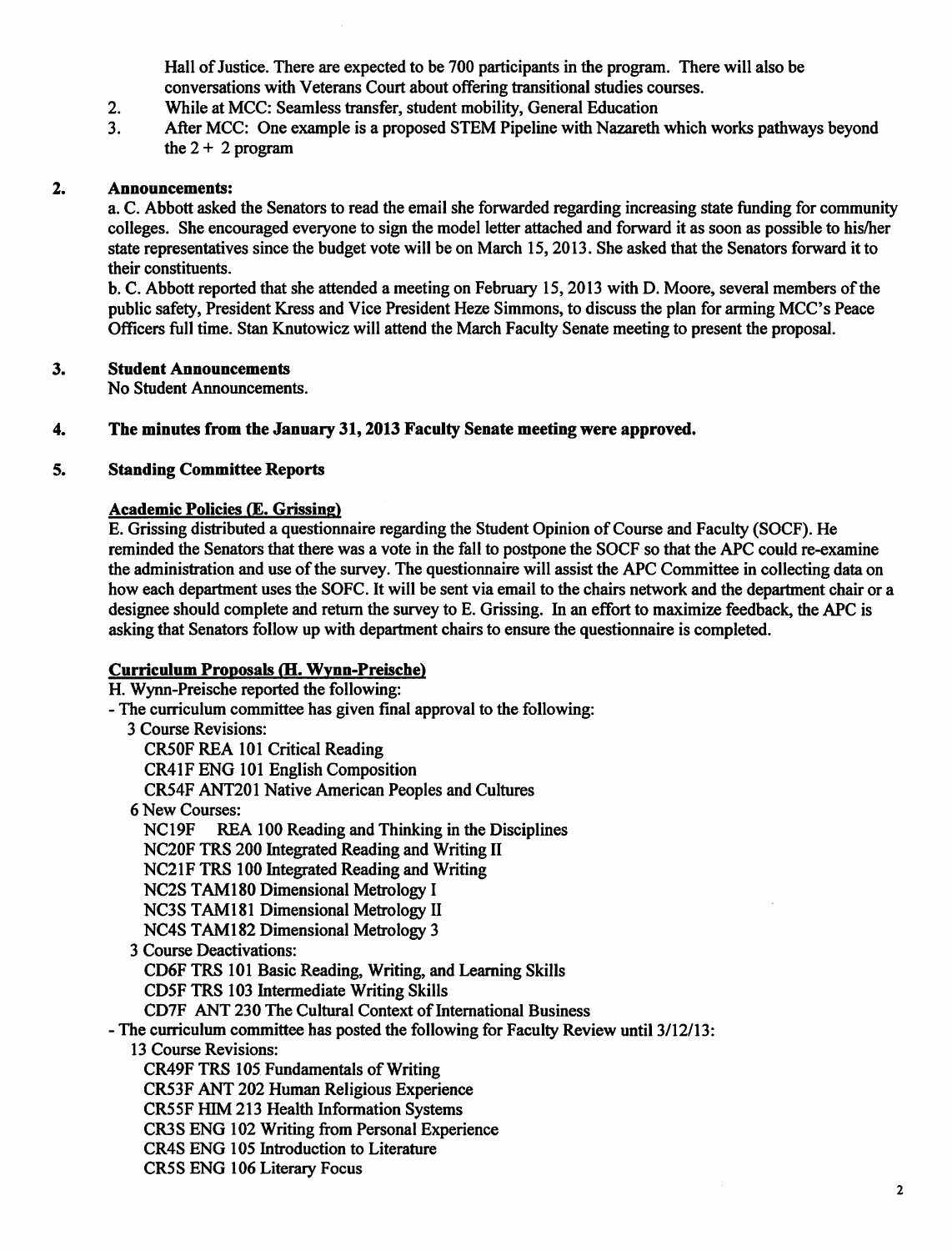*CR6S ENG 108 Literature ofthe Holocaust CR7S ENG 109 Detective Fiction CR8S ENG 114 The Young Adult Novel CR9S ENG 115 Fantasy Literature CR10S ENG 181 Introduction to Creative Writing CR1 IS ENG 200 Advanced Composition CR12S ENG 213 Creative Writing*

- *1 Course Revision (remains posted): CR1SAGS200 Food and Agriculture Problem Solving - Behavioral Applications 1 Program Revision:*
- *NP1F CERT Cyber Security Certificate*
- *1 Program Revision (remains posted): PRIF AS Office Technology - Office Administration 1 Course Deactivation (remains posted):*
- *CD IS SOC 120 African Society and Culture*

# *Curriculum Special Projects (M. Emsthausen)*

*M. Emsthausen reported the following:*

*-The committee meton February 11th and gave final approval tothe following Course Learning Outcomes: CHE 100 PreparatoryChemistry*

**CHE** 110 The Chemistry of Indulgence *CHE 145 Preparation for General College Chemistry CHE 151 General College Chemistry I CHE 152 General College Chemistry II MUS 101 Music Appreciation MUS 104 Men's Glee Club MUS 105 Women's Glee Club MUS 108 College Chorus MUS 114 Contemporary A Capella Ensemble MUS 115 Community Chorus MUS 121 Voice Class I MUS 126 Applied Piano Minor I MUS 127 Applied Piano Minor II MUS 141 Madrigal Singers MUS 142 Musical Production MUS 146 Vocal Jazz/Show Choir MUS 147Jamming in Jazz Funk Pop and Rhythm and Blues Style MUS 155 African-America Music in America MUS 159 Aural Skills I MUS* 201 History of Music I *MUS* 202 History of Music II

*MUS 259 Aural Skills HI*

- M. Ernsthausen thanked everyone for their help with completing the infused competencies inventory. There are *still some outstanding. He asked forthe Senators help in followingup to get them submitted and ifthey weren't sure ifthere are any in their department to check with him.*

# *NEG (A. Wilson)*

*A. Wilson reported the following:*

*- There has been a call for nominations for FCCCrepresentative (MargaretMurphy's position) and Faculty Senate Officers.*

# *Planning (P. Shaw)*

**D. Shaw reported that the Committee has made its recommendations for Strategic Planning Grants and** *will meet with President Kress soon.*